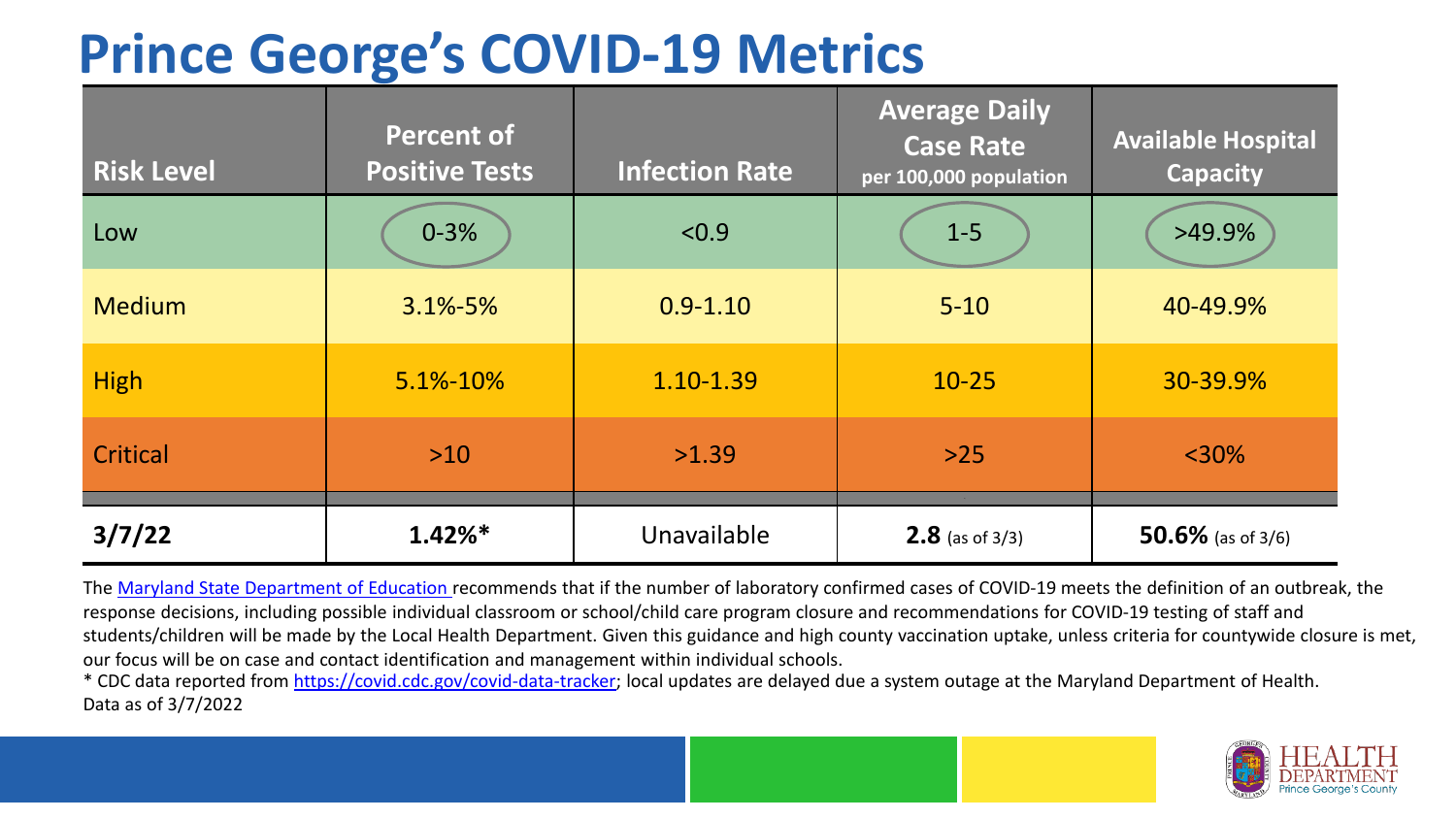# **COVID-19 Community Transmission and Vaccination**

Per the [CDC updated guidance for COVID-19 Prevention in K-12 Schools,](https://www.cdc.gov/coronavirus/2019-ncov/community/schools-childcare/k-12-guidance.html) vaccination is considered the leading prevention strategy for those who are eligible, and **Prince George's County exceeds the percentage of U.S. vaccinations for ages 12 and above**. The CDC also emphasizes using multiple prevention strategies together consistently, included universal indoor masking, as needed based on the level of community transmission and vaccine coverage.



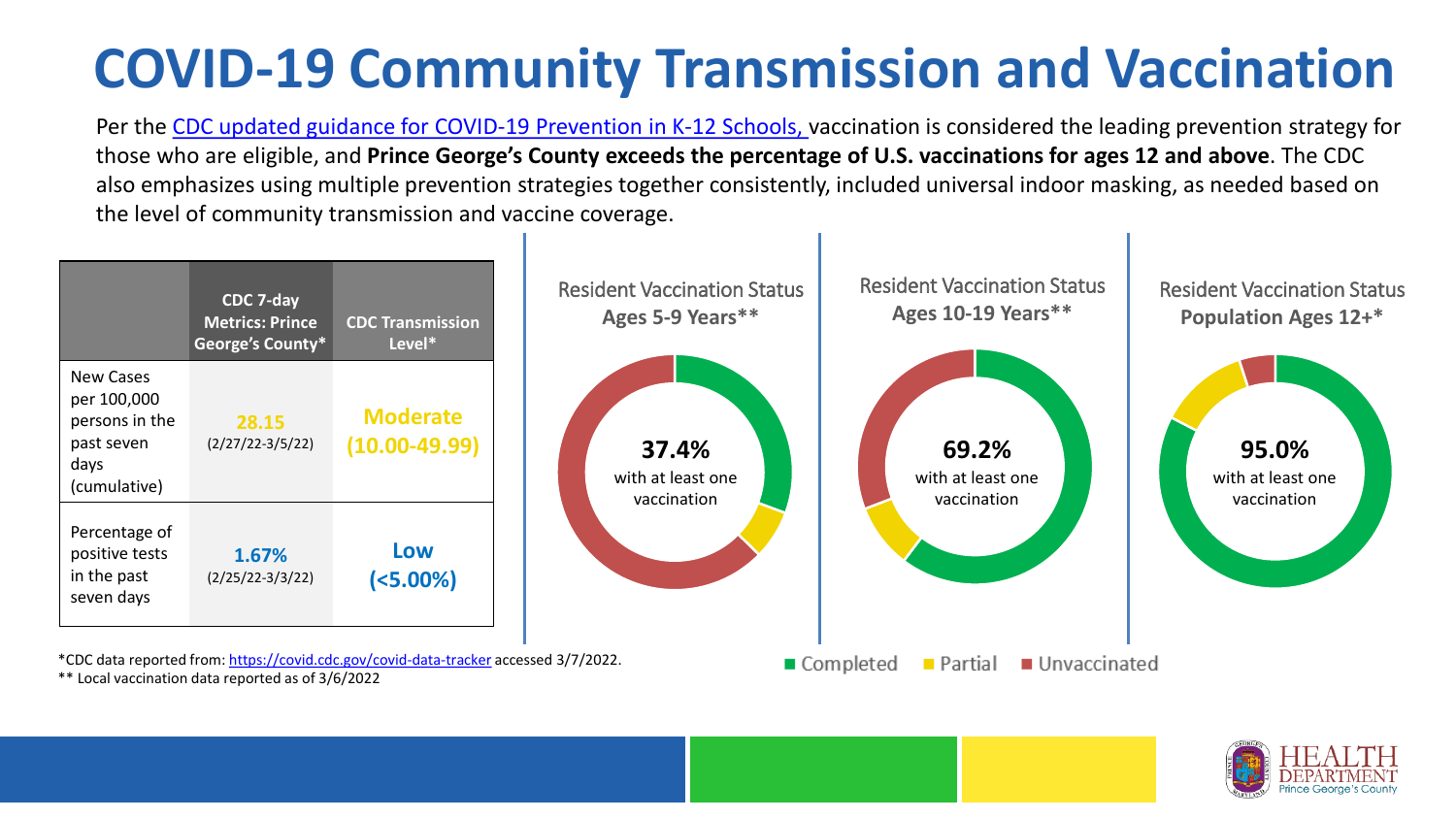### **Average Daily Case Rate** (7-day Average by test date)

**The daily case rate towards the end of last week was 2.8 new cases per 100,000 residents.** Our case rate has declined from a high of 303.4 new cases per 100,000 residents on January 1, 2022.

23.6 21.3 19.4 17.2  $16.0_{15.415.0_{14.7}}$ 12.7 11.5 10.5 9.7  $9.0 \cdot 8.5 \cdot 8.0 \cdot 7.4 \cdot 7.3 \cdot 7.2 \cdot 7.2 \cdot 6.8 \cdot 6.6 \cdot 6.5$ 5.7 5.5 5.0 4.6 4.2 4.2 4.1 4.0 3.6 3.0 2.8  $0.0$ 5.0 10.0 15.0 20.0 25.0 1/30 1/31 2/1 2/2 2/3 2/4 2/5 2/6 2/7 2/8 2/9 2/10 2/11 2/13<br>2/13 2/15 2/23 2/23 2/25<br>2/22 2/23 2/23 2/24 2/25 2/27 2/28 3/1 3/2 3/3 **Low Risk Medium High**

**Average New COVID-19 Cases Per Day Per 100,000 Residents**

Data as of 3/7/22